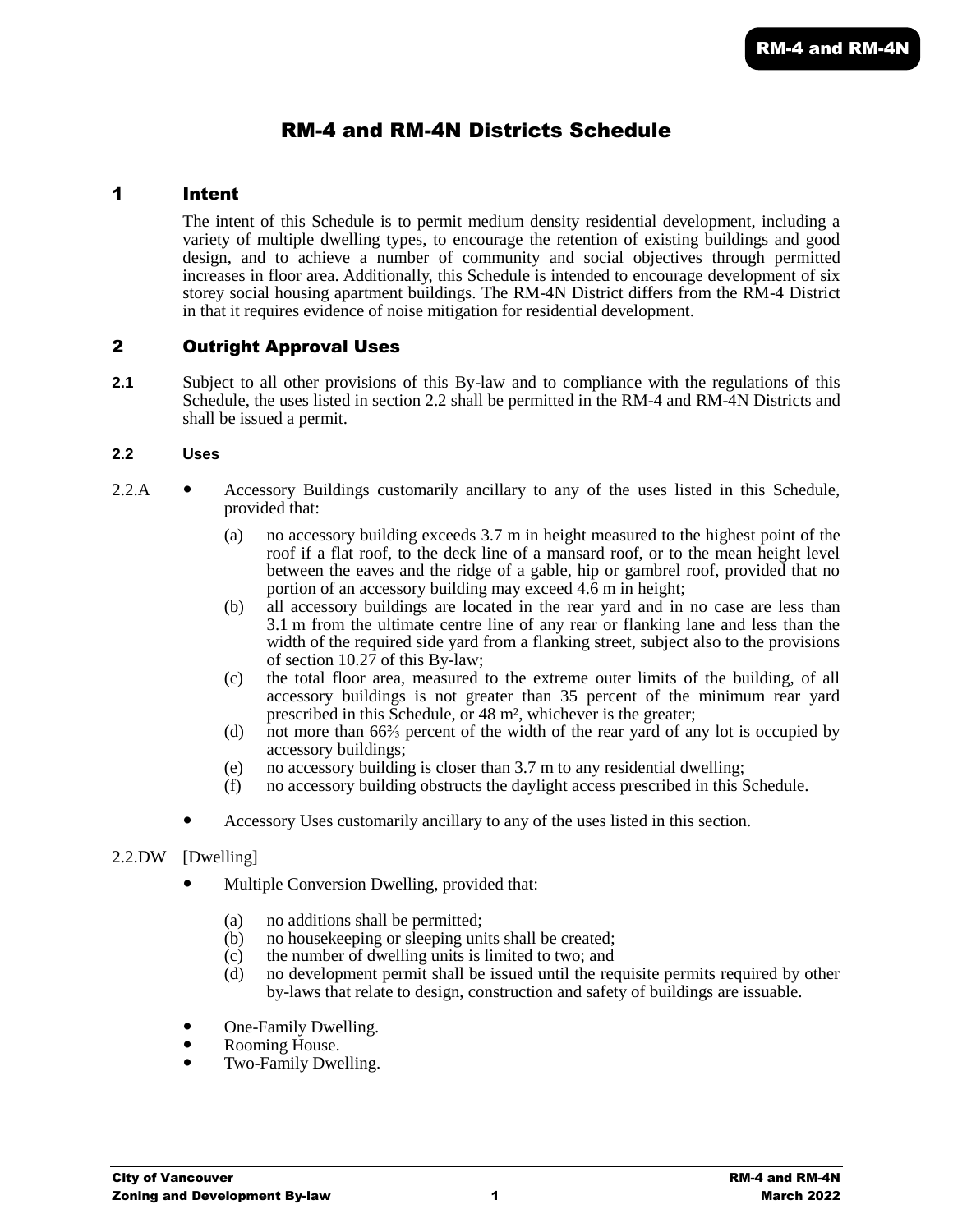## 2.2.I [Institutional]

 Community Care Facility – Class A, subject to the regulations, variations, and relaxations that apply to a one-family dwelling.

# 3 Conditional Approval Uses

- **3.1** Subject to all other provisions of this By-law, the Director of Planning may approve any of the uses listed in section 3.2 of this Schedule, with or without conditions, provided that the Director of Planning first considers:
	- (a) the intent of this Schedule and all applicable Council policies and guidelines; and
	- (b) the submission of any advisory group, property owner or tenant.

## **3.2 Uses**

- 3.2.A Accessory Buildings customarily ancillary to any of the uses listed in this Schedule, other than as provided for in section 2.2.A of this Schedule.
	- Accessory Uses customarily ancillary to any of the uses listed in this section.
- 3.2.AG [Agricultural]
	- Urban Farm Class A.
- 3.2.C [Cultural and Recreational]
	- Club, provided that no commercial activities are carried on and the use does not adversely impact residential uses.
	- Community Centre or Neighbourhood House.
	- Library in conjunction with a Community Centre.
	- Park or Playground.
- 3.2.D Deposition or extraction of material so as to alter the configuration of the land.
- 3.2.DW [Dwelling]
	- Dwelling Units in conjunction with a child day care facility, provided that all residential floor area is developed as social housing.
	- Dwelling Units in conjunction with a Neighbourhood Grocery Store.
	- Infill, in accordance with section 3.3.1 of this Schedule.
	- Multiple Conversion Dwelling, resulting from the conversion of a building existing as of June 18, 1956 and in accordance with section 3.3.1 of this Schedule, provided that:
		- (a) before making a decision, the Director of Planning shall consider the quality and livability of the resulting units, the suitability of the building for conversion in terms of age and size, and the effect of the conversion on adjacent properties and the character of the area; and
		- (b) building additions resulting in a total floor space ratio greater than 0.6 shall be in keeping with the character of the building,
	- Multiple Dwelling, in accordance with section 3.3.1 of this Schedule.
	- One-Family Dwelling with Secondary Suite.
	- Seniors Supportive or Assisted Housing.
- 3.2.I [Institutional]
	- Ambulance Station.<br>• Child Day Care Fac
	- Child Day Care Facility.
	- Church.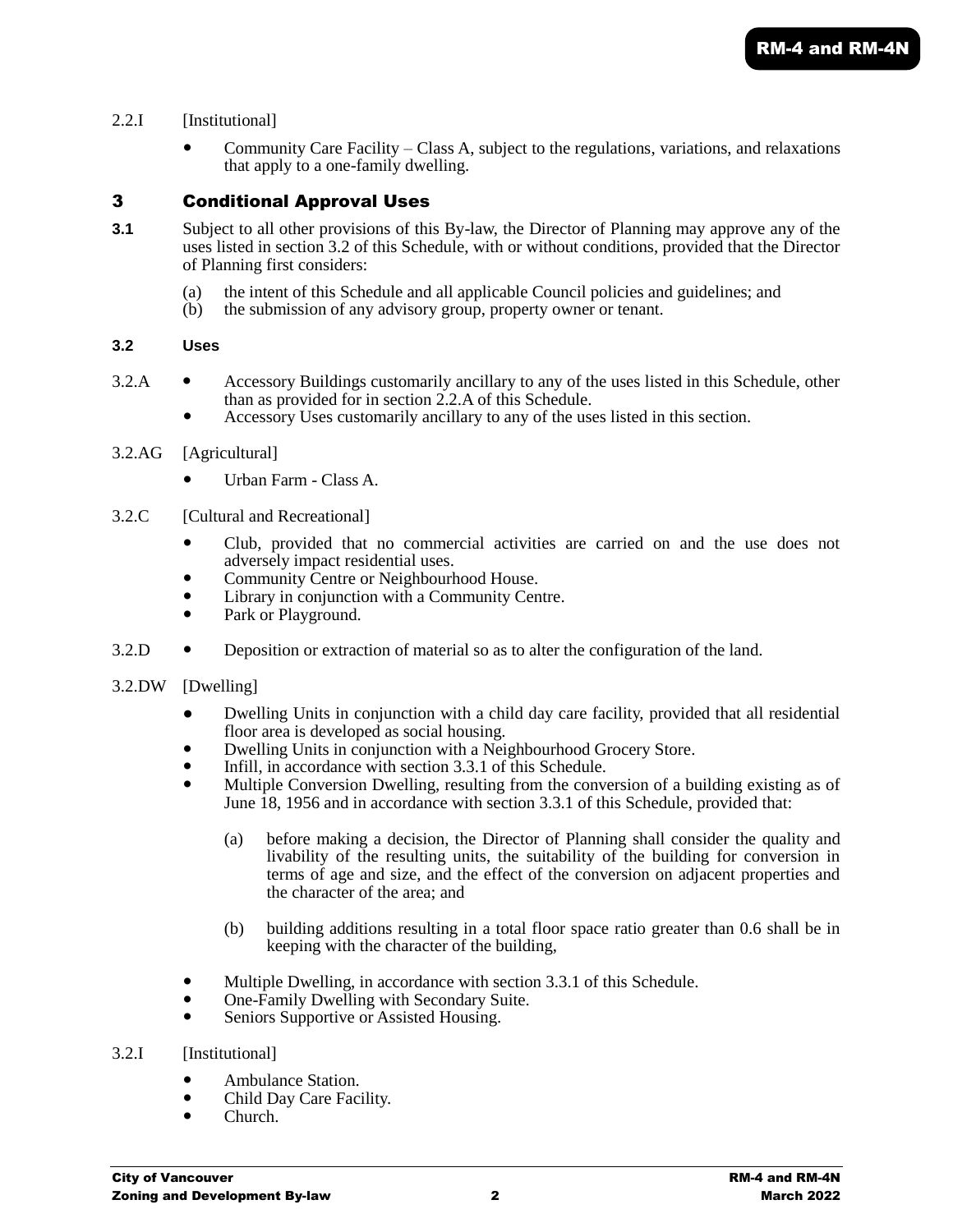- Hospital.
- Public Authority Use essential in this District.
- School Elementary or Secondary.
- Social Service Centre.
- Community Care Facility Class B.
- Group Residence.

## 3.2.R [Retail]

- Farmers' Market. *Compatibility with nearby sites, parking, traffic, noise, hours of operation, size of facility, pedestrian amenity*.
- Neighbourhood Grocery Store.
- Public Bike Share.
- 3.2.S [Service]
	- Bed and Breakfast Accommodation.
	- Short Term Rental Accommodation.
- 3.2.U [Utility and Communication]
	- Public Utility.

## **3.3 Conditions of Use**

- 3.3.1 Unless its development does not require the demolition or change of use or occupancy of one or more rental housing units, registered owners of buildings containing three or more dwelling units in conjunction with child day care facility, provided that all residential floor area is developed as social housing, Infill Multiple Dwellings, Multiple Conversion Dwellings consisting of three or more dwelling units, or Multiple Dwellings, must:
	- (a) if it is new development that requires demolition of one or more buildings on that site, or if it is an existing development that requires major alterations resulting in a change to the unit mix of the building(s) and the reconfiguration of a majority of the existing dwelling units, housekeeping units, or sleeping units:
		- (i) enter into a housing agreement, satisfactory to Council, that secures:
			- A. one for one replacement of existing rental housing units with dwelling units on the site or in the same zoning district, or on another site that was subject to the RHS ODP before it was rezoned to allow for replacement housing, and is adjacent to the contiguous area of the zoning district of the site that requires the replacement housing, or one for one replacement with another type of affordable housing if permitted under an applicable community plan, except that in cases where the existing rental housing units are sleeping or housekeeping units, the Director of Planning may permit less than one for one replacement, having regard for the Council's intention to maximize the replacement of such rental units; and
			- B. a Tenant Relocation Plan in keeping with the city's Tenant Relocation and Protection Policy, if applicable, and
		- (ii) ensure that at least 35% of the total number of dwelling units include two or more bedrooms, except where the Director of Planning considers that such requirement would deter or prevent:
			- A. the conservation of a protected heritage property or a building on, or eligible for addition to, the Vancouver Heritage Register;
			- B. the renovation of a building where there are physical constraints due to light, access, and the form and structural elements of the existing building;
			- C. development of low-rise and midrise buildings on mid-block or unique sites with significant design challenges in meeting the requirement; or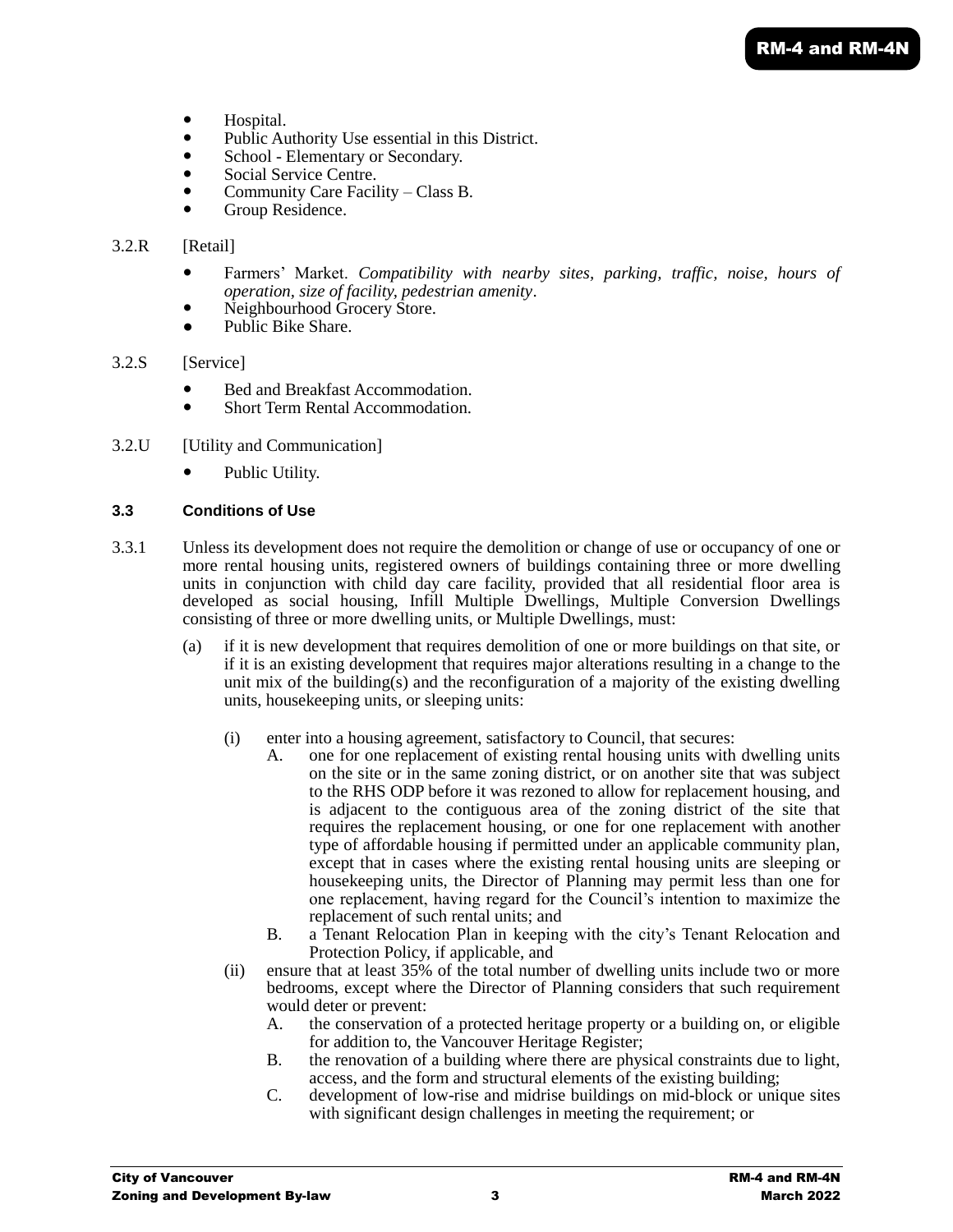- D. development of projects on sites or in areas identified in Council-approved plans or policies as targeted to single and couple households,
- or
- (b) if it is an existing development requiring renovations resulting in a change of use or occupancy of a rental housing unit on that site, but it does not require major alterations or additions resulting in a change to the unit mix of the building(s) and the reconfiguration of a majority of the existing dwelling units, housekeeping units, or sleeping units:
	- (i) secure, to the satisfaction of the Director Planning, one for one replacement of existing rental housing units with dwelling units on the site or in the same zoning district, except that in cases where the existing rental housing units are sleeping or housekeeping units, the Director of Planning may permit less than one for one replacement, having regard for the Council's intention to maximize the replacement of such rental units; and
	- (ii) provide a Tenant Relocation Plan in keeping with the city's Tenant Relocation and Protection Policy, if applicable;

and, in this section, all references to the demolition or change of use or occupancy of one or more rental housing units are to include then existing rental housing units and rental housing units that, during the three years preceding the date of application for a development permit, a person has demolished or in respect of which has changed the use or occupancy.

# 4 Regulations

All uses approved under sections 2 and 3 of this District Schedule shall be subject to the following regulations, except that:

- (a) section 4.15 shall apply only in the RM-4N District; and
- (b) the Director of Planning may vary any of the regulations of this Schedule for the following developments where the Director of Planning is satisfied that the variation will serve to accomplish certain social and community goals, including where possible the retention of existing buildings, having regard to the intent of this Schedule and all applicable policies and guidelines adopted by Council:
	- (i) one-family dwelling, one-family dwelling with secondary suite, or two-family dwelling, provided that the floor space ratio shall in no case exceed 1.00;
	- (ii) infill or additions to existing buildings, provided that the floor space ratio shall in no case exceed 1.45;
	- (iii) multiple dwelling or seniors supportive or assisted housing, provided that:
		- a. all required parking spaces shall be provided underground or within the outermost walls of a building (but in no case with the floor of the parking area above the highest point of the finished grade around the building), except in the case of lots of 560 m² or less;
		- b. useable on-site open space shall be provided;
		- c. a minimum of 20 percent of total units within any building shall contain 2 or more bedrooms, except in the case of buildings designed specifically for use as senior citizens' housing or other similar use;
		- d. in no case shall the site coverage exceed 65 percent; and
		- e. the maximum floor space ratio shall be 1.45.

## **4.1 Site Area**

4.1.1 The minimum site area shall be 550 m² for: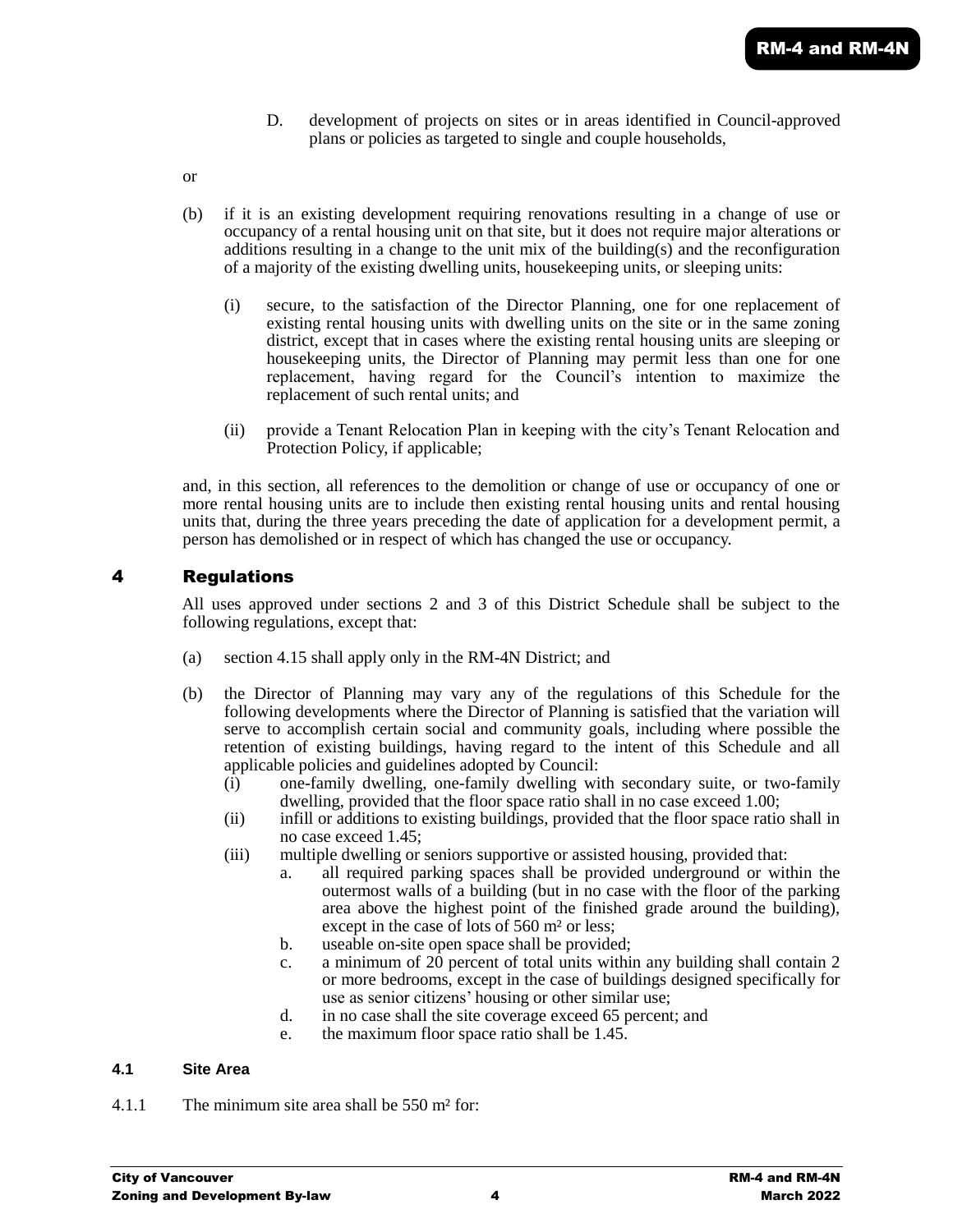- (a) a building containing dwelling units in conjunction with child day care facility, provided that all residential floor area is developed as social housing;
- (b) multiple dwelling;
- (c) rooming house; and
- (d) seniors supportive or assisted housing.
- 4.1.2 The Director of Planning may permit a reduction to the minimum site area requirements of section 4.1 with respect to any of the following developments if the lot was on record in the Land Title Office for Vancouver prior to March 9, 1976 and has an area of not less than the minimum noted:
	- (a) a building containing dwelling units in conjunction with child day care facility, provided that all residential floor area is developed as social housing, with a minimum lot area of  $500 \text{ m}^2$ ;
	- (b) multiple dwelling with a minimum lot area of 500 m²;
	- (c) rooming house, with a minimum lot area of 500 m²; and
	- (d) seniors supportive or assisted housing, with a minimum lot area of 500 m².
- 4.1.3 The Director of Planning may permit a reduction to the minimum site area requirements of section 4.1 with respect to any of the following developments where the Director of Planning considers the development site to consist of locked in lots and provided the Director of Planning also considers the intent of this Schedule and all applicable policies and guidelines adopted by Council:
	- (a) a building containing dwelling units in conjunction with child day care facility, provided that all residential floor area is developed as social housing;
	- (b) multiple dwelling;
	- (c) rooming house; and
	- (d) seniors supportive or assisted housing, with a minimum lot area of 500 m².

## **4.2 Frontage**

4.2.1 The maximum site frontage for a building containing dwelling units in conjunction with child day care facility, provided that all residential floor area is developed as social housing, or a multiple dwelling shall be 45.8 m.

## **4.3 Height**

- 4.3.1 The maximum height of a building shall be 10.7 m, but no portion of the building shall extend above an envelope formed by a vertical line measuring  $7.\overline{3}$  m in height at the north property line and a plane formed by an angle of 30 degrees measured from the horizontal and having its vertex at the maximum building height permitted at the north property line.
- 4.3.2 Despite section 4.3.1, the Director of Planning or Development Permit Board, as the case may be, may increase the maximum height to 19.9 m for multiple dwellings or dwelling units in conjunction with a child day care facility if:
	- (a) 100% of the residential floor area is developed as social housing; and
	- (b) the Director of Planning or Development Permit Board first considers the intent of this Schedule, all applicable policies and guidelines adopted by Council, and the submission of any advisory group, property owner, or tenant.
- 4.3.3 If 100% of the residential floor area is developed as social housing, and if the Director of Planning first considers the intent of this Schedule and all applicable policies and guidelines adopted by Council, the Director of Planning may permit a greater height than otherwise permitted for: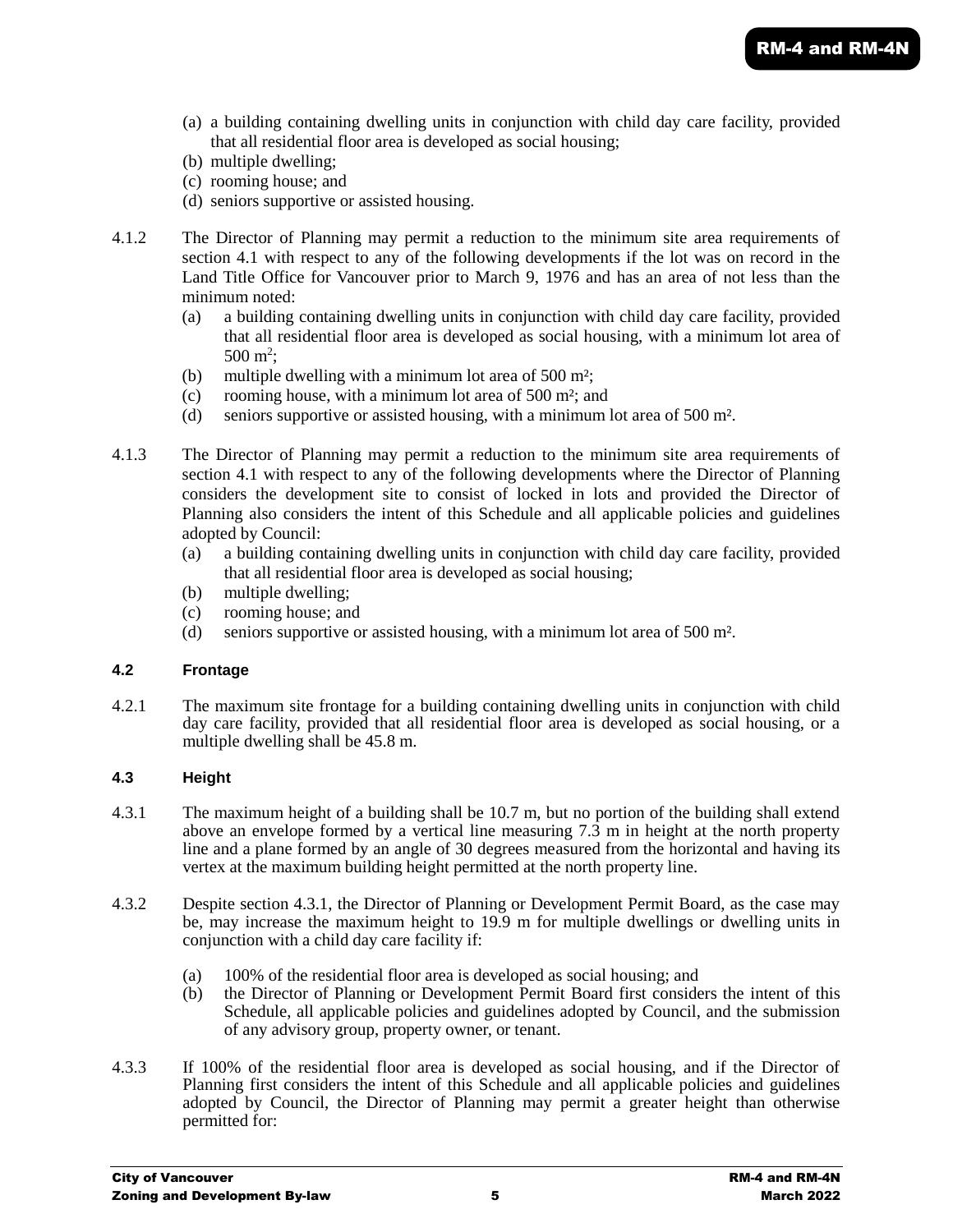- (a) roof-top access structures to shared outdoor amenity space that do not exceed a height of 3.6 m;
- (b) any required guards provided the Director of Planning considers the guard materials to be appropriate to reduce visual impacts; and
- (c) common roof-top amenity structures contiguous with common outdoor amenity spaces that do not exceed a height of 3.6 m, provided that the total floor area of the amenity room on the roof deck does not exceed 10% of the roof area.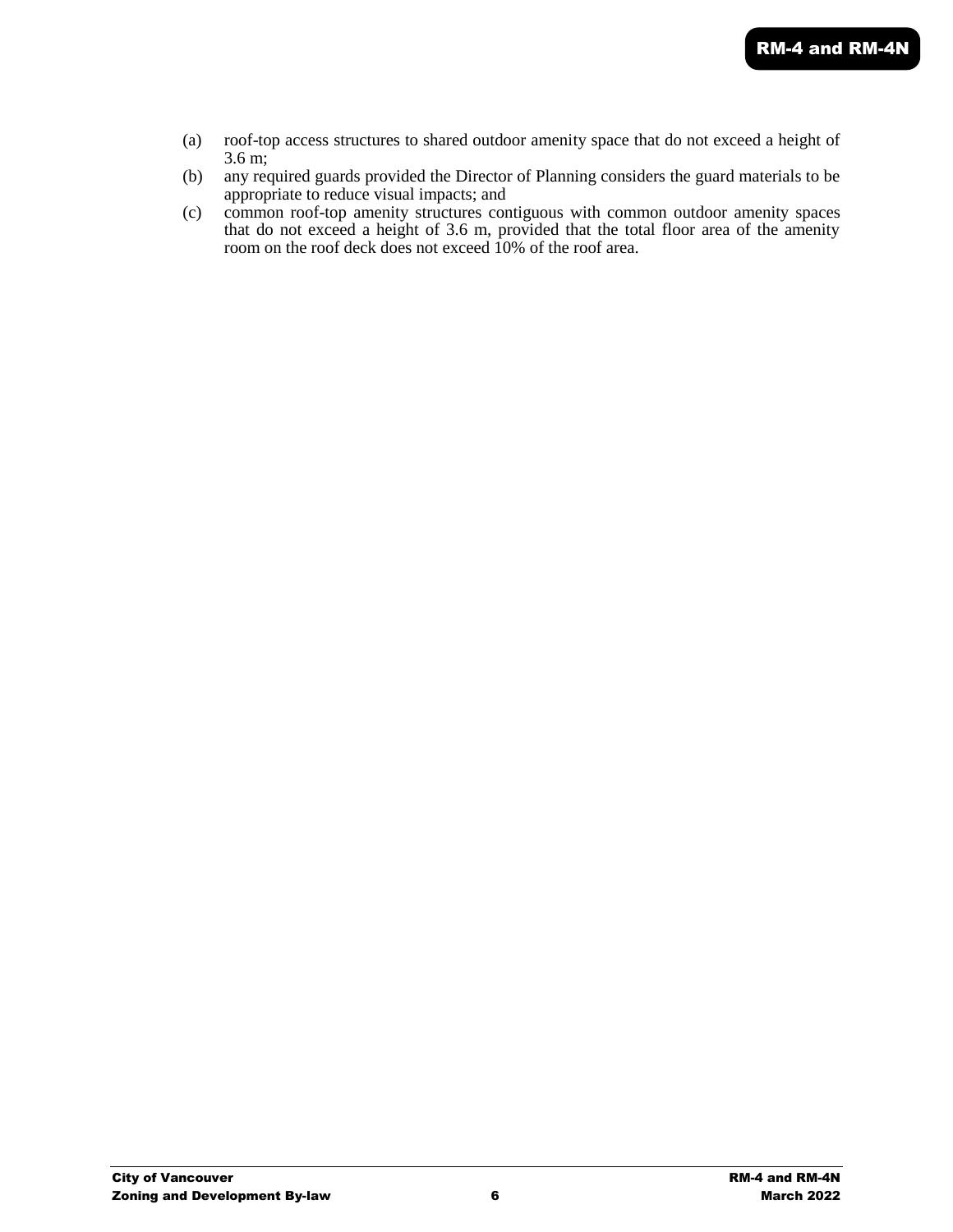## **4.4 Front Yard**

- 4.4.1 A front yard with a minimum depth of 6.1 m shall be provided.
- 4.4.2 Despite section 4.4.1, the Director of Planning or Development Permit Board, as the case may be, may vary the front yard requirements for multiple dwellings or dwelling units in conjunction with a child day care facility if:
	- (a) 100% of the residential floor area is developed as social housing; and
	- (b) the Director of Planning or Development Permit Board first considers the intent of this Schedule, all applicable policies and guidelines adopted by Council, and the submission of any advisory group, property owner, or tenant.
- 4.4.3 Entries, porches and verandahs complying with the conditions of subsection 4.7.4(h) are permitted to project a maximum of 1.8 m into the required front yard.

## **4.5 Side Yard**

- 4.5.1 A side yard with a minimum width of 2.1 m shall be provided on each side of the principal building, but the minimum width shall be increased so that the outer walls of the building are contained within a 135 degree angle extended horizontally and measured inwardly from any and all points on the side property lines.
- 4.5.2 In the case of a corner site, the exterior side yard shall not be regulated by section 4.5.1 above but shall be 20 percent of the width of the site, except that it shall not be less than 3.0 m and need not be more than 6.0 m in width.
- 4.5.3 Despite sections 4.5.1 and 4.5.2, the Director of Planning or Development Permit Board, as the case may be, may vary the side yard requirements for multiple dwellings or dwelling units in conjunction with a child day care facility if:
	- (a) 100% of the residential floor area is developed as social housing; and
	- (b) the Director of Planning or Development Permit Board first considers the intent of this Schedule, all applicable policies and guidelines adopted by Council, and the submission of any advisory group, property owner, or tenant.
- 4.5.4 In the case of a side yard for a one-family or two-family dwelling, the side yard shall not be regulated by subsections 4.5.1 and 4.5.2, but shall be a minimum width of 10 percent of the width of the site on each side of the building, except that a side yard need not exceed 1.5 m in width.

#### **4.6 Rear Yard**

- 4.6.1 A rear yard with a minimum depth of 10.7 m shall be provided, except that where the rear of the site abuts a lane, this required minimum depth shall be decreased by the lane width between the rear property line and the ultimate centre line of the lane.
- 4.6.2 Not applicable.
- 4.6.3 Where the principal building or any portion thereof abutting the rear yard is 9.1 m or less in width and is located 7.6 m or more from an adjoining site, it may extend up to 3.0 m into the required rear yard.
- 4.6.4 Where the principal building or any portion thereof abutting the rear yard is 15.3 m or less in width and is located 7.6 m or more from an adjoining site, and where the average distance from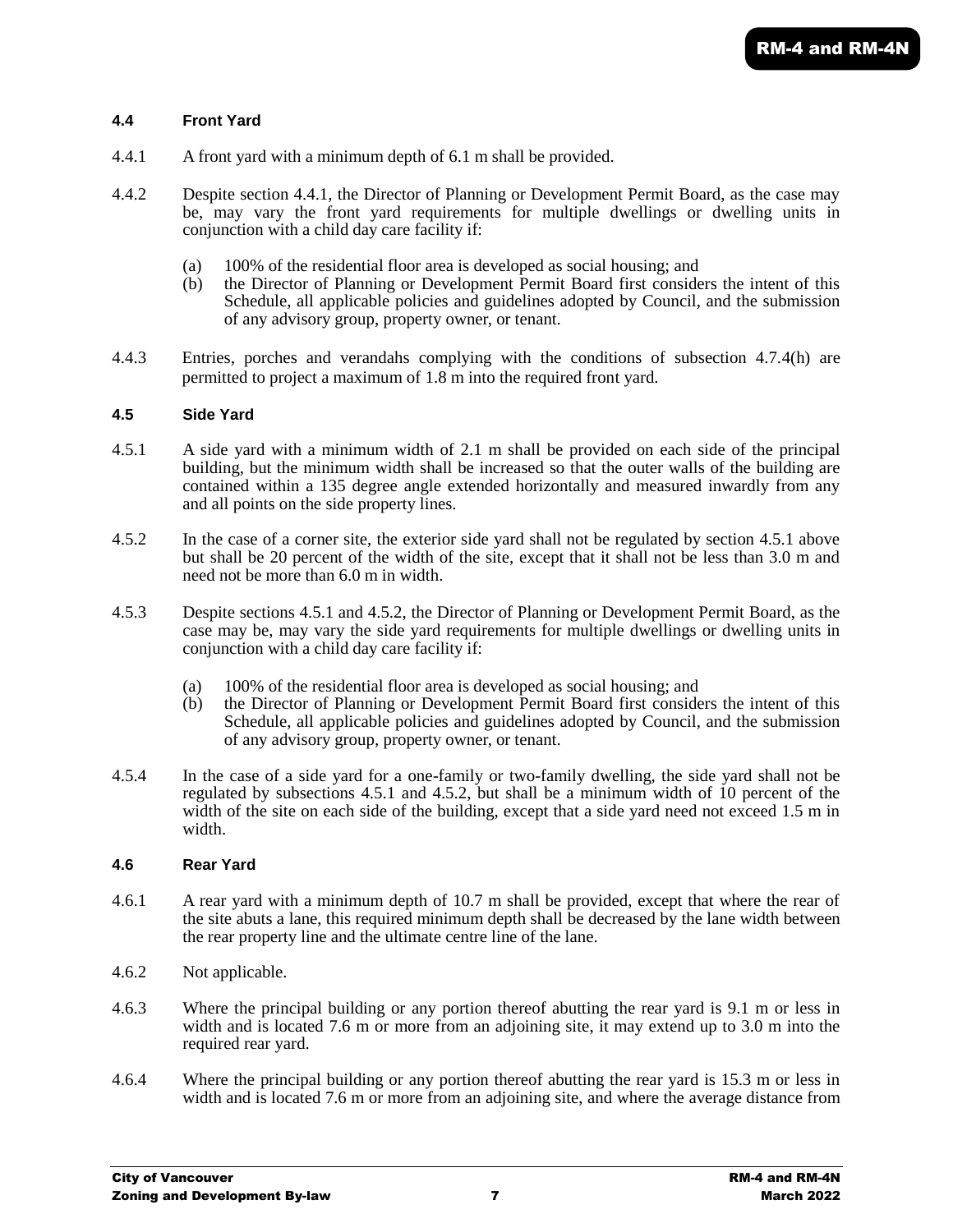the building to the rear property line is 10.7 m, the building or that portion thereof may extend up to 3.0 m into the required rear yard.

- 4.6.5 Despite sections 4.6.1, 4.6.3, and 4.6.4, the Director of Planning or Development Permit Board, as the case may be, may vary the rear yard requirements for multiple dwellings or dwelling units in conjunction with a child day care facility if:
	- (a) 100% of the residential floor area is developed as social housing; and
	- (b) the Director of Planning or Development Permit Board first considers the intent of this Schedule, all applicable policies and guidelines adopted by Council, and the submission of any advisory group, property owner, or tenant.

## **4.7 Floor Space Ratio**

- 4.7.1 The floor space ratio shall not exceed 0.60 for one-family dwellings, one-family dwellings with secondary suite, and two-family dwellings, nor 0.75 for all other uses.
- 4.7.2 Despite section 4.7.1, the Director of Planning or Development Permit Board, as the case may be, may increase the maximum floor space ratio to 3.0 for multiple dwellings or dwelling units in conjunction with a child day care facility if:
	- (a) 100% of the residential floor area is developed as social housing; and
	- (b) the Director of Planning or Development Permit Board first considers the intent of this Schedule, all applicable policies and guidelines adopted by Council, and the submission of any advisory group, property owner, or tenant.
- 4.7.3 The following shall be included in the computation of floor area:
	- (a) all floors having a minimum ceiling height of 1.2 m, including earthen floor, both above and below ground level, to be measured to the extreme outer limits of the building;
	- (b) stairways, fire escapes, elevator shafts and other features which the Director of Planning considers similar, to be measured by their gross cross-sectional areas and included in the measurements for each floor at which they are located; and
	- (c) the floor area of bay windows, regardless of seat height, location on building or relationship to yard setbacks, in excess of the product of the total floor area permitted above the basement times 0.01.
- 4.7.4 The following shall be excluded in the computation of floor area:
	- (a) balconies and decks and any other appurtenances which, in the opinion of the Director of Planning, are similar to the foregoing, provided that the total area of these exclusions does not exceed 12% of the floor area being provided for multiple dwellings and 8% of the floor area being provided for all other uses;
	- (b) patios and roof decks, provided that the Director of Planning first considers the effect on privacy and overlook;
	- (c) where floors are used for off-street parking and loading, the taking on or discharging of passengers, bicycle storage, heating and mechanical equipment, or uses which in the opinion of the Director of Planning are similar to the foregoing, those floors or portions thereof so used, which:
		- (i) are at or below the base surface, provided that the maximum exclusion for a parking space shall not exceed 7.3 m in length; or
		- (ii) are above the base surface and where developed as off-street parking are located in an accessory building situated in the rear yard, provided that the maximum exclusion for a parking space shall not exceed 7.3 m in length.
	- (d) amenity areas, including child day care facilities, recreational facilities, and meeting rooms accessory to residential use, to a maximum floor area of 10 percent of the permitted floor area, provided that for child day care facilities the Director of Planning,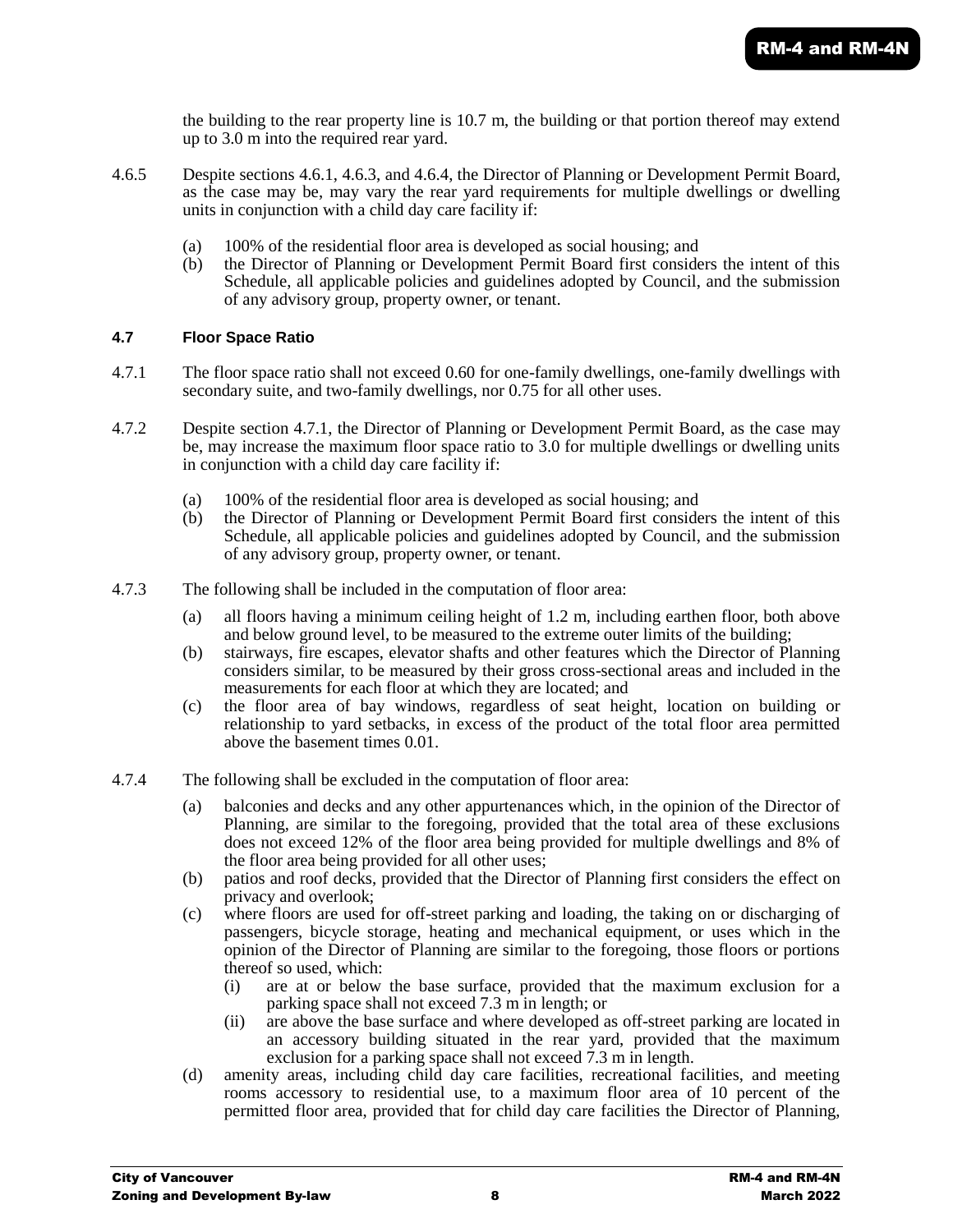on the advice of the Director of Social Planning, is satisfied that there is a need for a day care facility in the immediate neighbourhood;

- (e) areas of undeveloped floors which are located
	- (i) above the highest storey or half-storey and to which there is no permanent means of access other than a hatch; or
	- (ii) adjacent to a storey or half-storey with a ceiling height of less than 1.2 m.
- (f) for multiple dwelling, all residential storage area above or below base surface, except that if residential storage area above base surface exceeds 3.7 m² per dwelling unit, there will be no exclusion for any of the residential storage area above base surface for that unit;
- (g) above grade floor area built as open to below, designed in combination with venting skylights, opening clerestory windows or other similar features which, in the opinion of the Director of Planning, reduce energy consumption or improve natural light and ventilation to a maximum exclusion of one percent of permitted floor area;
- (h) entries, porches and verandahs, and covered porches above the first storey, provided that:
	- (i) the side facing the street or rear property line is open or protected by guards that do not exceed the required minimum height, and
	- (ii) the total area of these exclusions, when combined with the balcony and deck exclusions under subsection 4.7.4(a), does not exceed 16% of the floor area being provided for multiple dwellings and 13% of the floor area being provided for all other uses; and
- (i) unconditioned floor areas with a ceiling height or height to the underside of joists of less than 2.0 m, located below the floors of entries, porches and verandahs complying with subsection 4.7.4(h), to which there is no access from the interior of the building.

## **4.8 Site Coverage**

- 4.8.1 Not Applicable.
- 4.8.2 Site coverage<sup>[1]</sup> for buildings shall be based on the projected area of the outside of the outermost walls of all buildings and includes carports, but excludes steps, eaves, balconies and decks.
- 4.8.3 Except where the principal use of the site is a parking area, the maximum site coverage for any portion of the site used as parking area shall be 30%.
- 4.8.4 In the case of a sloping site where a structure is located in or beneath a yard, the structure shall be excluded from the site coverage<sup>[1]</sup> calculation provided that it does not, except for required earth cover, permitted fences and similar items, project above the average elevation of the portions of the streets, lanes or sites located adjacent to such structure, and does not, in any event, project more than 1.0 m above the actual elevation of adjoining streets, lanes and sites.

#### **4.9 [Deleted -- see Parking By-law.]**

## **4.10 Horizontal Angle of Daylight**

- 4.10.1 Each habitable room must have at least one window on an exterior wall of a building.
- 4.10.2 Each exterior window must be located so that a plane or planes extending from the window and formed by an angle of 50 degrees, or two angles with a sum of 70 degrees, will encounter no obstruction over a distance of 24.0 m.
- 4.10.3 The plane or planes referred to in section 4.10.2 must be measured horizontally from the centre of the bottom of each window.

l

<sup>[1]</sup> [as provided for in section 5.3 of this Schedule]